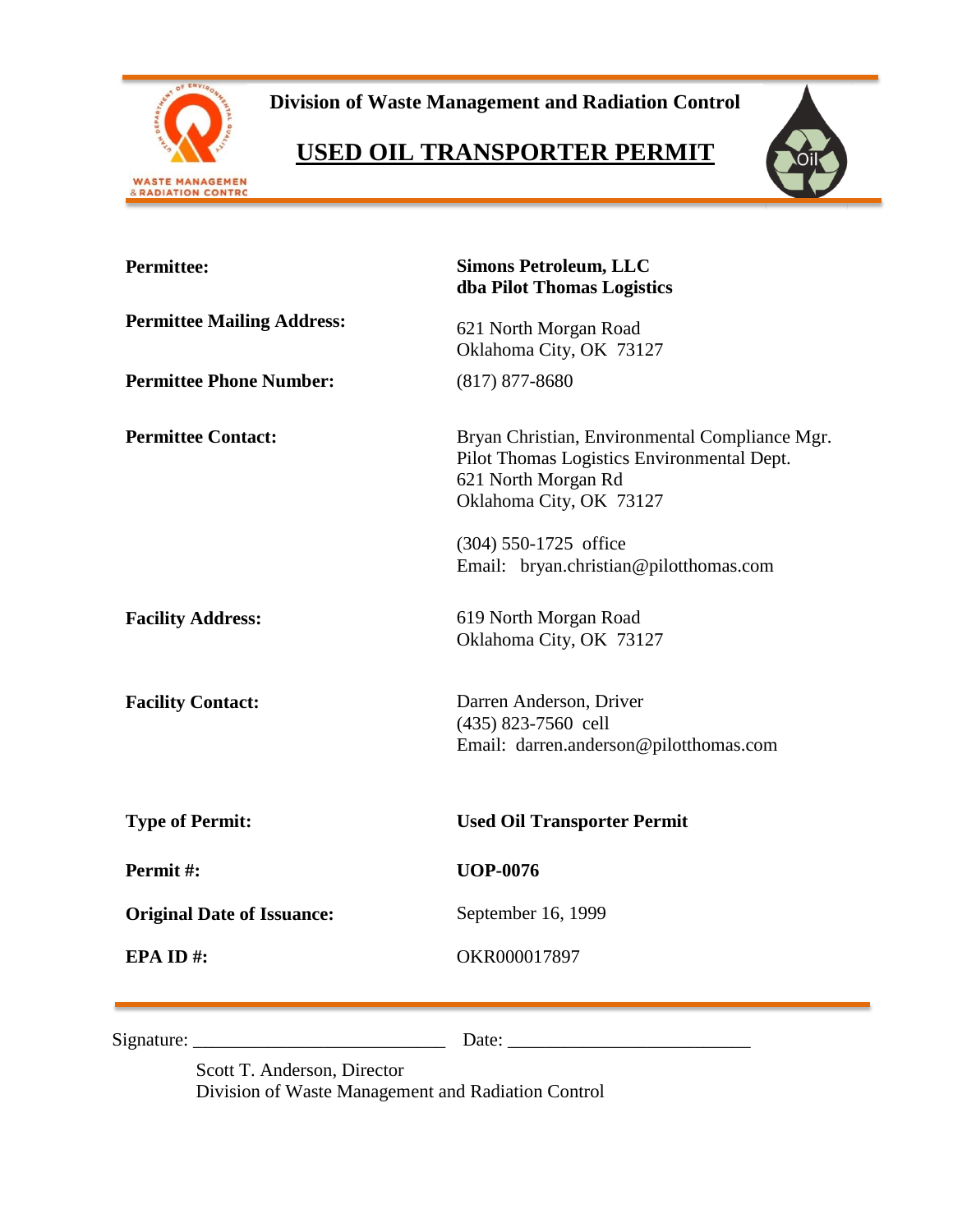# **I.A. Effect of Permit**

- I.A.1. Simons Petroleum, LLC dba Pilot Thomas Logistics (hereafter referred to as "Permittee") is hereby authorized to operate as a used oil transporter in accordance with all applicable requirements of R315-15 of the Utah Administrative Code and of the Used Oil Management Act (the Act) 19-6-701 et. seq., Utah Code Annotated and this Permit.
- I.A.2. This Permit shall be effective for a term not to exceed ten years in accordance with the requirements of R315-15-15 of the Utah Administrative Code.
- I.A.3. Attachments incorporated by reference are enforceable conditions of this Permit, as are documents incorporated by reference into the attachments. Language in Conditions I and II supersedes any conflicting language in the attachments or documents incorporated into the attachments.

#### **I.B. Permit Revocation**

I.B.1. Violation of any permit condition or failure to comply with any provision of the applicable statutes and rules may be grounds for enforcement actions, including revocation of this Permit. The Director shall notify the Permittee in writing of his intent to revoke this Permit.

#### **I.C. Permit Modification**

- I.C.1. The Permittee may request modifications to any item or activity covered by this Permit by submitting a written permit modification request to the Director. If the Director determines the modification request is substantive, a public hearing, a 15-day public comment period or both may be required before the modification request may be determined. Implementing a substantive modification prior to the Director's written approval constitutes a violation of the Permit and may be grounds for enforcement action or permit revocation.
- I.C.2. The Permittee shall notify the Director in writing of any non-substantive changes, such as changes to the contact person, within 20 days of the change.
- I.C.3. The Director may modify this Permit as necessary to protect human health and the environment, because of statutory or regulatory changes or because of operational changes affecting this Permit.

## **I.D. Spill Prevention**

I.D.1. The Permittee shall maintain and operate all used oil transportation vehicles and associated equipment to minimize the possibility of fire, explosion or sudden or nonsudden release of used oil to the air, ground, soil, surface and groundwater and sewer systems.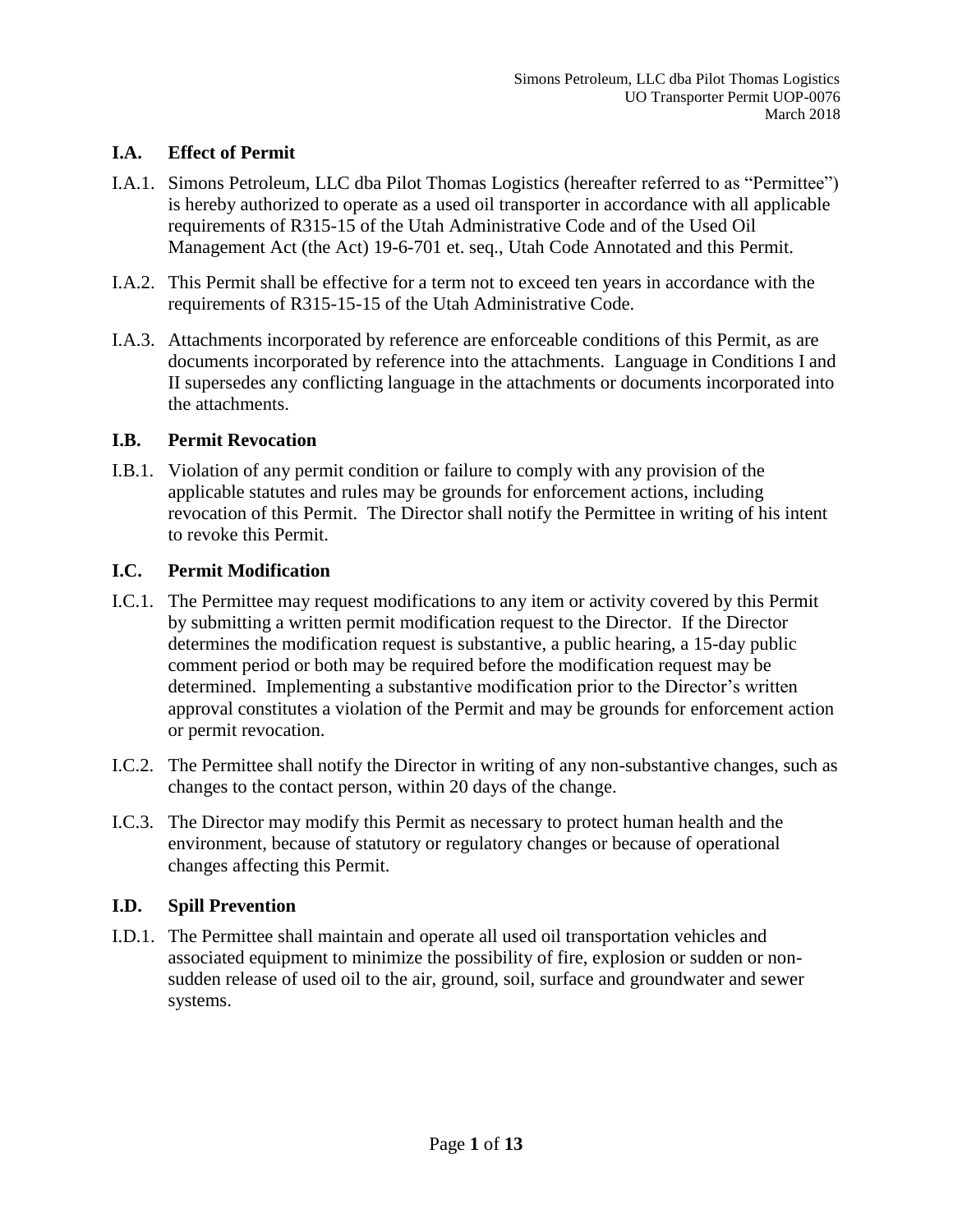#### **I.E. Record Retention**

- I.E.1. The Permittee shall maintain electronic copies of all applicable used oil records required by R315-15 of the Utah Administrative Code and this Permit at the Permittee's offices located at 621 North Morgan Road, Oklahoma City, OK 73127. Physical copies of the records shall be kept at the used oil transfer facility located at1157 East 135 South, Vernal, UT 84078.
- I.E.2. All records shall be readily accessible for review by representatives of the Director. Records may be in a hard copy or electronic format. Records shall be maintained for a minimum of three years.

## **I.F. Tracking**

- I.F.1. The Permittee shall keep written transportation records for both the collection and delivery of used oil. Collection and delivery records may be a log, invoice, manifest, bill of lading or other shipping document.
- I.F.2. For collections, the records shall include the Permittee's name, address, EPA identification number, the facility's vehicle designation number, driver name, date of collection, the volume of used oil collected and the type of collection (i.e., bulk oil in tankers or containerized, specifying container types and numbers). Additionally, the used oil records shall include the generator's, transporter's, transfer facility's, off-specification burner's or processor's name and signature (dated upon receipt), address and EPA identification number.
- I.F.3. The halogen content from screening tests, analytical laboratory testing or generator knowledge shall be documented on the used oil record/bill of lading at each used oil collection location prior to loading for transportation. The halogen content determination method (e.g. CLOR-D-TECT<sup>®</sup> halogen test kit) shall be documented on the shipping document with the halogen concentration.
- I.F.4. The Permittee shall record the PCB concentration based on analytical results of used transformer oil prior to collection/transport in accordance with Condition II.F.
- I.F.5. The delivery records shall include the Permittee's name, address, EPA identification number, vehicle designation number, driver name, date of delivery, the volume of used oil delivered and the type of delivery (i.e., bulk oil in tankers or containerized, specifying container types and numbers). Additionally, the used oil records shall include the receiving transfer facility's, off-specification burner's, processor's or other transporter's name and signature (dated upon receipt), address and EPA identification number.
- I.F.6. The Permittee shall create a new delivery record for internal transfers between the Permittee's transportation vehicles.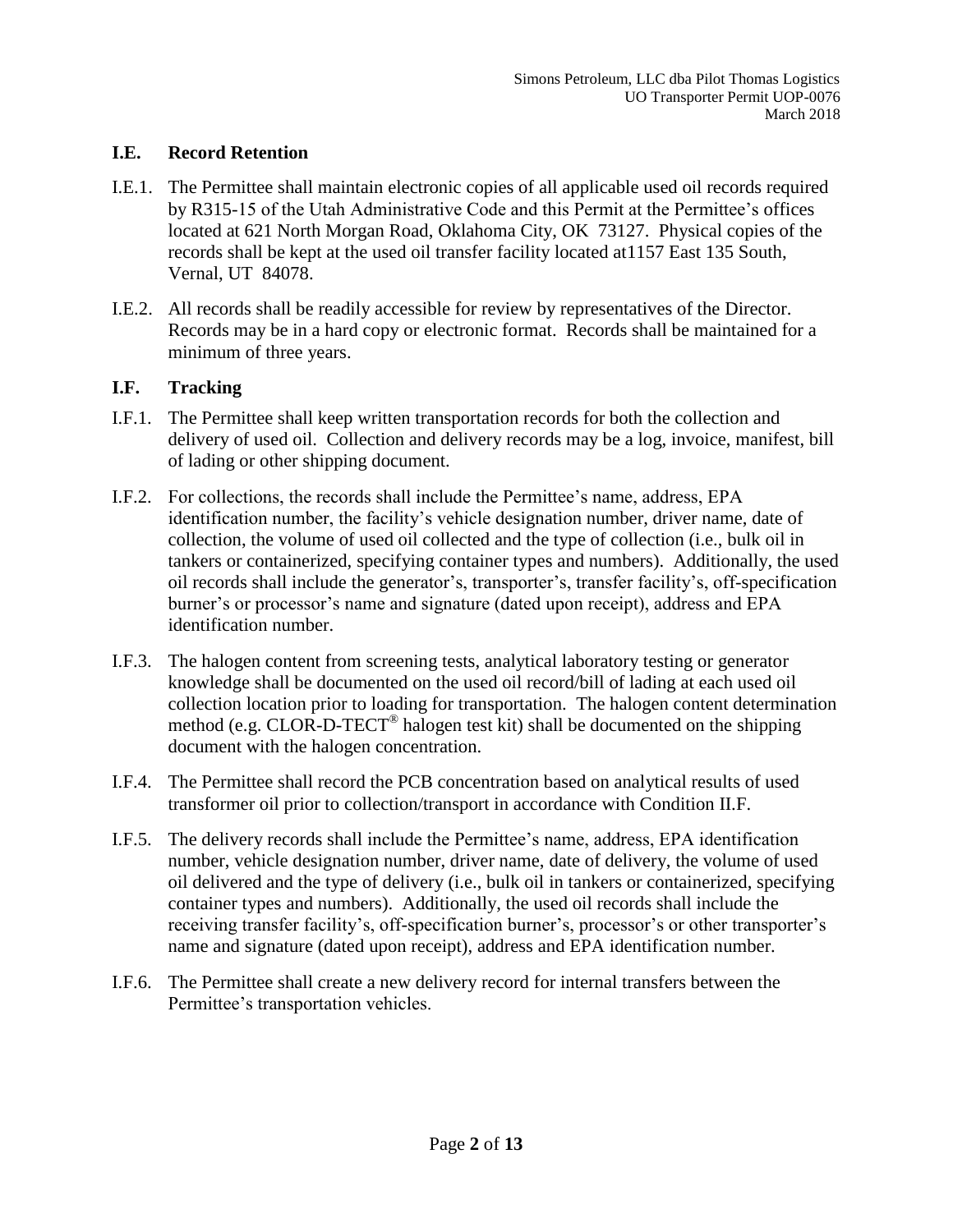#### **I.G. Transportation Operations**

- I.G.1. The Permittee is authorized to transport used oil and deliver the used oil to another Utah permitted transporter, transfer facility, processor and re-refiner or used oil burner in accordance with R315-15-4.4 of the Utah Administrative Code.
- I.G.2. Used oil recovered from oily water shall be managed as used oil in accordance with R315-15 of the Utah Administrative Code and this Permit.
- I.G.3. The Permittee shall only accept used oil or oily water, subject to R315-15 of the Utah Administrative Code that has halogen concentrations less than 1,000 ppm unless rebutted in accordance with Condition II.F unless the oil is generated by a Very Small Quantity Generator (VSQG) of hazardous waste or Do-It-Yourselfer Collection Center (Type A or B).
- I.G.4. The Permittee shall comply with TSCA regulations when transporting used oil with PCB concentrations greater than or equal to 50 mg/kg.

## **I.H. Halogen Determination**

I.H.1. The Permittee shall follow all sampling and analytical procedures in Conditions II.C through II.D when conducting used oil sampling and analytical testing to meet the requirements of R315-15 of the Utah Administrative Code and this Permit.

#### **I.I. Waste Management**

- I.I.1. Used oil that has been mixed with hazardous waste as defined by R315-261 of the Utah Administrative Code or PCBs as defined by R315-301-2(53) of the Utah Administrative Code shall no longer be managed as used oil and shall be subject to applicable hazardous waste and PCB-contaminated waste rules.
- I.I.2. Used oil shall not be stored in tanks, containers or storage units that previously stored hazardous waste unless these tanks, containers and storage units have been cleaned in accordance with R315-261-7 of the Utah Administrative Code.
- I.I.3. The Permittee shall not place, manage, discard or otherwise dispose of used oil in any manner other than specified in R315-15-1.3 of the Utah Administrative Code.

## **I.J. Waste Disposal**

- I.J.1. The Permittee shall document and maintain records showing proper characterization, handling and disposal for used oil related wastes, including oily wastewater.
- I.J.2. The Permittee shall properly characterize used oil related wastes to determine if the wastes are hazardous or non-hazardous in accordance with R315-15-8 of the Utah Administrative Code. All wastes generated during used oil operations shall be handled in accordance with this Permit and R315-15 of the Utah Administrative Code. The wastes shall be taken to an appropriate facility permitted to handle the type of waste generated.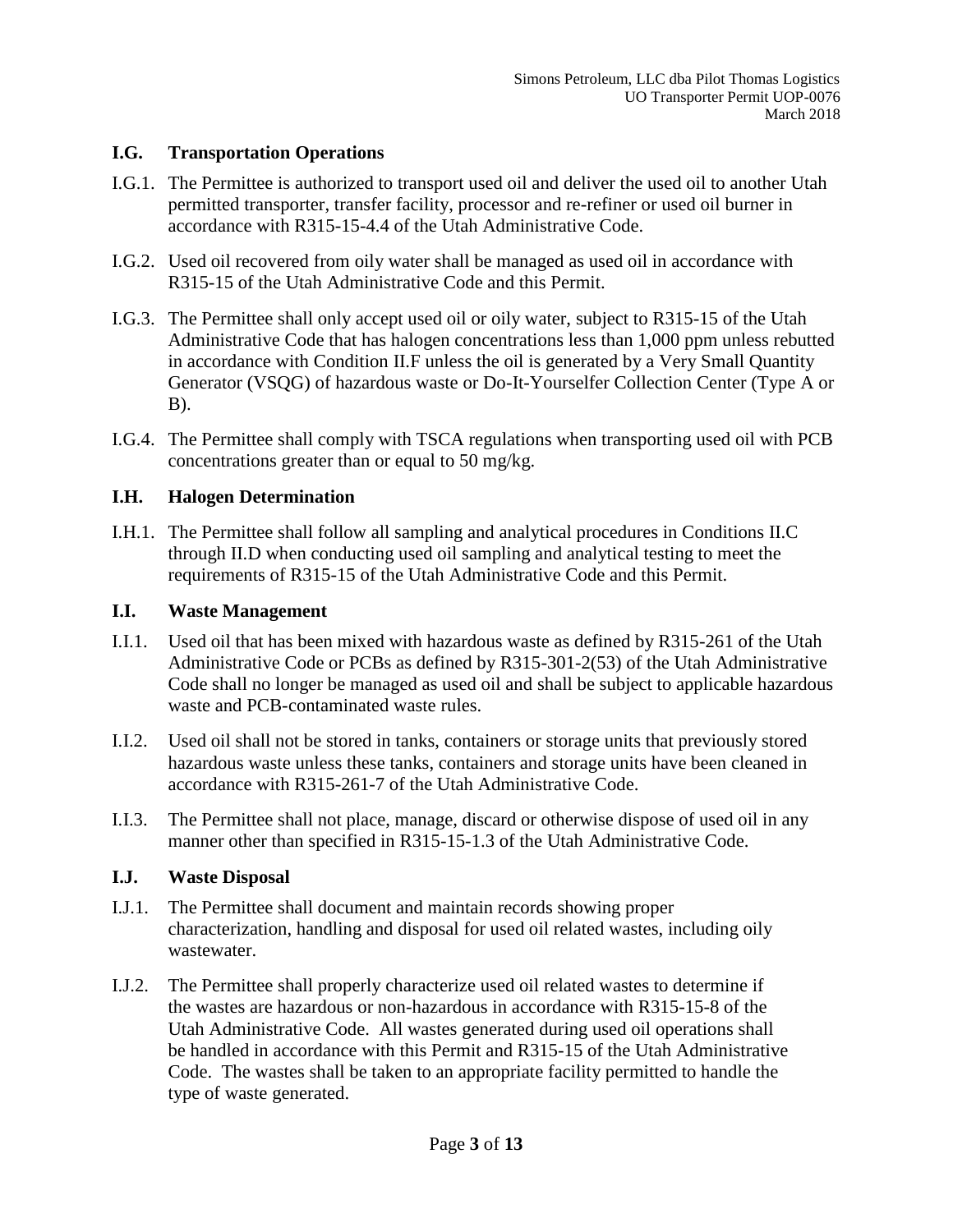## **I.K**. **Used Oil Storage**

- I.K.1. The Permittee shall not store used oil in Utah longer than 24 hours without first obtaining a transfer facility or processor permit for that storage location. This includes storing used oil in vehicles at loading and unloading docks and parking areas.
- I.K.2. The Permittee shall notify the Director if the 24-hour storage is exceeded due to mechanical failure of the Permittee's transportation vehicle prior to exceeding the 24 hour storage requirement.

## **I.L. Liability and Financial Requirements**

- I.L.1. The Permittee shall procure and maintain general liability and sudden used oil third-party environmental pollution liability coverage for the Permittee's operations as required by R315-15-10 of the Utah Administrative Code.
- I.L.2. The Permittee shall provide documentation of financial responsibility, environmental pollution legal liability and general liability coverage annually to the Director for review and approval by March 1 of each reporting year with the Annual Report Form UO 004.
- I.L.3 The Permittee shall provide documentation of financial responsibility, environmental pollution legal liability and general liability coverage to the Director upon request.
- I.L.4. The Permittee shall notify the Director immediately of any changes to the extent and type of liability coverage in accordance with R315-15-10 of the Utah Administrative Code.

## **I.M. Used Oil Handler Certificate**

I.M.1. In accordance with R315-15-4.1 of the Utah Administrative Code, the Permittee shall not operate as a used oil transporter without obtaining annually a Used Oil Handler Certificate from the Director. The Permittee shall pay a used oil handler fee, pursuant to Utah Code 63J-1-504, by December 31 of each calendar year to receive certification for the upcoming calendar year.

## **I.N. Inspection and Inspection Access**

- I.N.1. Any duly authorized employee of the Director may, at any reasonable time and upon presentation of credentials, have access to and the right to copy any records relating to used oil and to inspect, audit or sample. The employee may also make record of the inspection by photographic, electronic, audio, video or any other reasonable means to determine compliance.
- I.N.2. In addition, the authorized employees may collect soil, groundwater or surface water samples to evaluate the facility's compliance.
- I.N.3. Failure to allow reasonable access to the property by an authorized employee may constitute "denial of access" and may be grounds for enforcement action or permit revocation.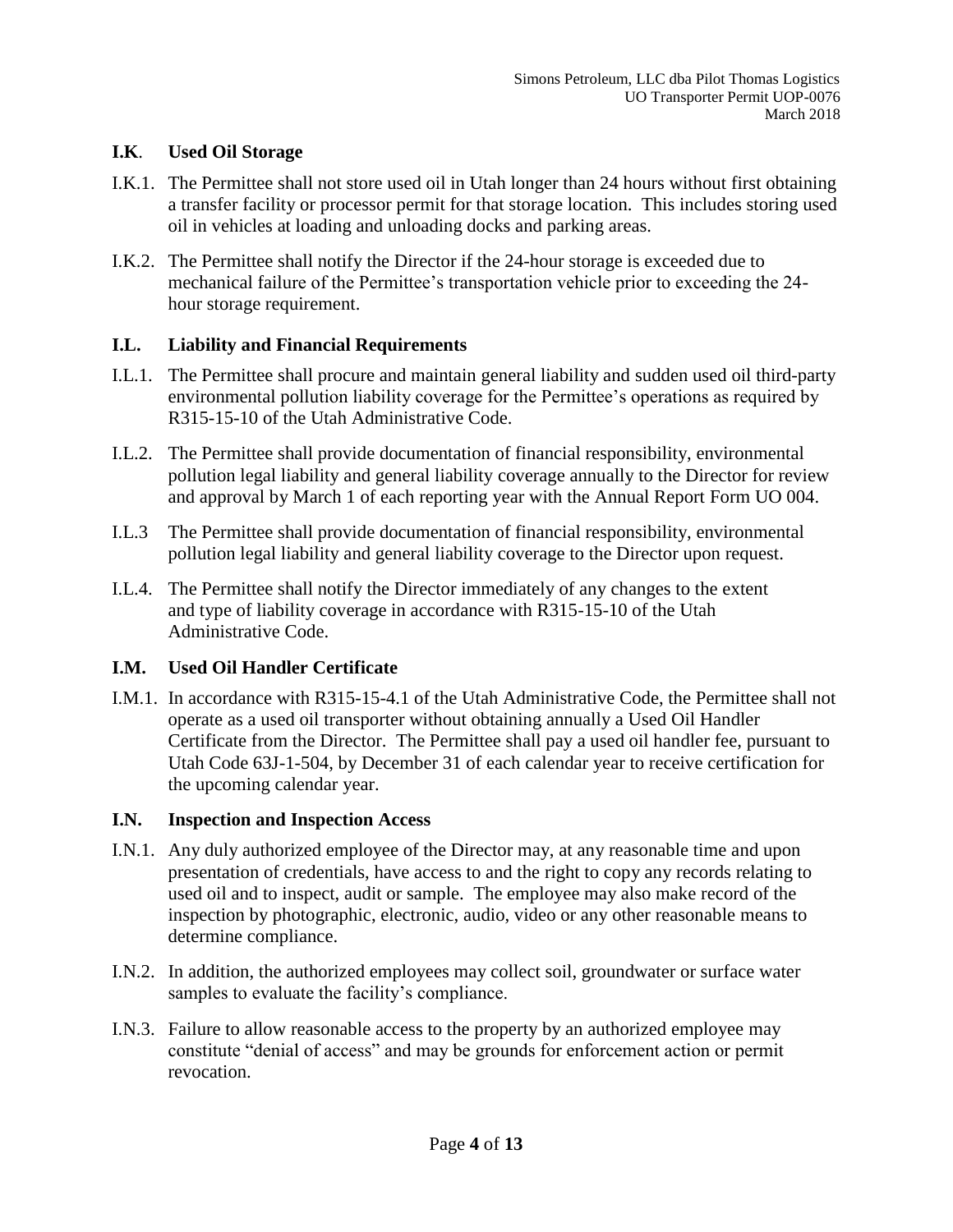## **I.O. Annual Report**

I.O.1. As required by R315-15-13.4 of the Utah Administrative Code, the Permittee shall prepare and submit an Annual Report of its used oil activities for the calendar year to the Director by March 1 of the year following the reported activity using Annual Report for Used Oil Transporter (Form UO 004).

# **I.P. Other Laws**

I.P.1. Nothing in this Permit shall be construed to relieve the Permittee of his obligation to comply with any Federal, State or local law.

# **I.Q. Enforceability**

I.Q.1. Violations documented through the enforcement process pursuant to Utah Code Annotated 19-6-112 may result in penalties in accordance with R315-102 of the Utah Administrative Code.

## **I.R**. **Effective Date**

I.R.1. The permit is effective on the date of signature by the Director.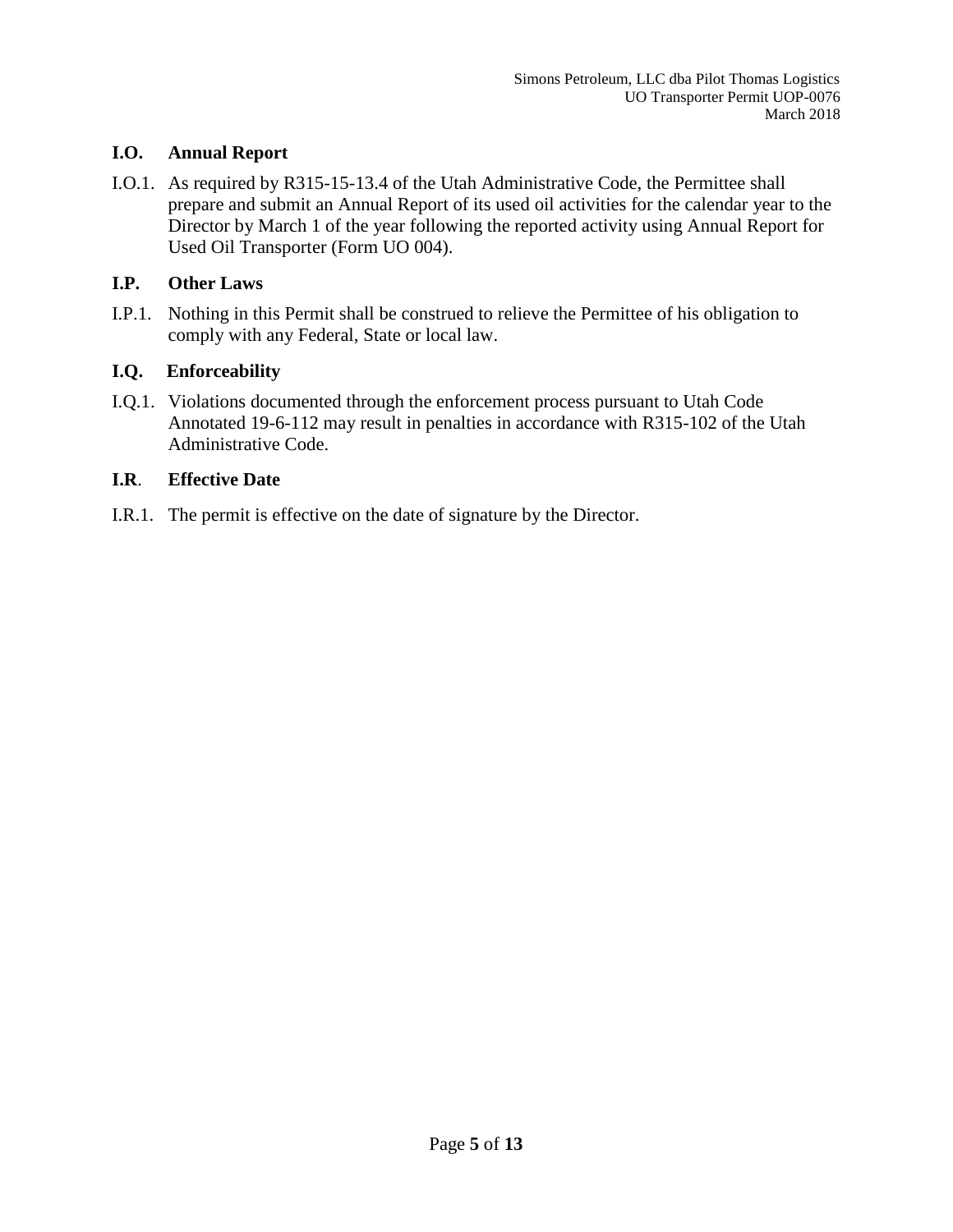## **II.A. Transport Vehicle Requirements**

II.A.1. The Permittee shall only transport used oil in the types of vehicles listed in Table II.A.

| <b>Type of Vehicle</b>     | <b>Used Oil Capacity (gallons)</b>    |
|----------------------------|---------------------------------------|
| <b>Bobtail tankers</b>     | 500 gallons per compartment (only one |
|                            | used oil compartment per vehicle)     |
| Stake beds with tote tanks | 330 gallons per tote (maximum of two  |
|                            | totes per vehicle)                    |

# **Table II.A: Vehicle Description**

- II.A.2. All bulk used oil transport vehicles operated by the Permittee shall have the words "USED OIL" on both sides of the transport vehicle in a contrasting color that is distinguishable from the background color and at least three inches tall. These designations shall be in place at all times the transport vehicle is transporting or storing used oil. Individual containers of used oil shall be labeled "Used Oil."
- II.A.3. All Permittee's vehicles which transport used oil shall have a copy of the Permittee's Used Oil Emergency Spill Plan (Attachment 1) maintained in the vehicle at all times.
- II.A.4. The Permittee shall maintain Emergency Spill Cleanup materials in all vehicles used to transport used oil as specified in Condition II.H of this Permit.

## **II.B. Used Oil Loading and Unloading Requirements**

- II.B.1. The Permittee shall secure the vehicle by positioning wheel chocks and applying the emergency brakes before loading or unloading used oil.
- II.B.2. The Permittee shall inspect all used oil collection equipment, if applicable (e.g., vehicles and associated pumping equipment) for any damage prior to use.
- II.B.3. The Permittee shall place buckets or other containers under piping connections to collect drips of used oil during loading and unloading operations.
- II.B.4. The Permittee shall ensure the amount of used oil to be loaded into the transport vehicle will not exceed the carrying capacity. The Permittee shall utilize a calibrated gauging instrument to measure used oil volume in each collection vehicle/tanker.
- II.B.5. The Permittee shall not perform used oil rail car transfers.

## **II.C. Used Oil Sample Collection**

- II.C.1. When performing sample collection, the Permittee shall ensure a representative sample is collected from tanks, totes, drums or other containers, if required. Sampling personnel shall be trained on appropriate sampling methods for each type of container and matrix.
- II.C.2. Drums or containers of used oil from different sources or processes shall be sampled individually at each generator's facility.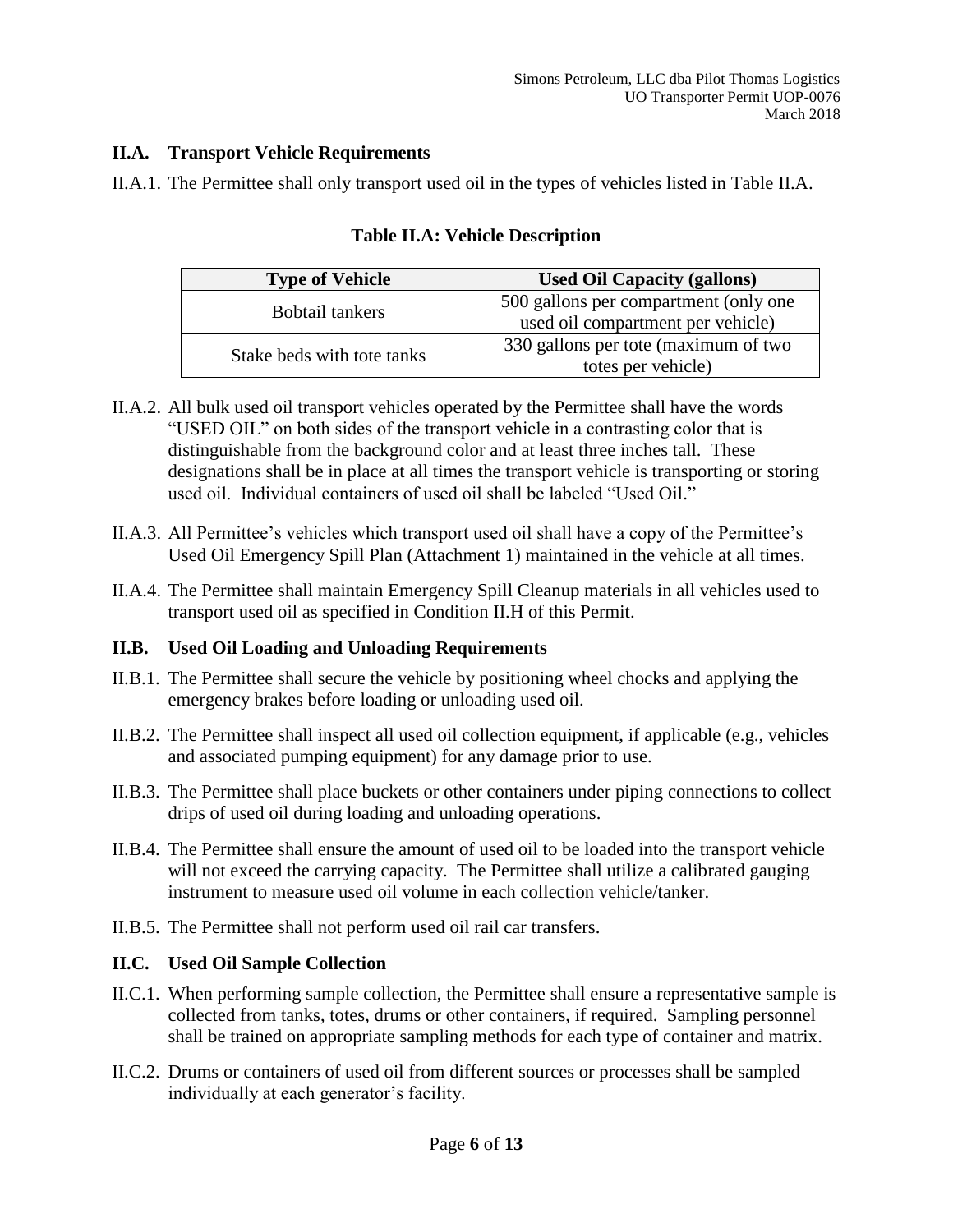II.C.3. Composite sampling is only allowed for a maximum of 500 gallons from containers of used oil that are generated from the same source or process at each generator's facility.

## II.D. **Halogen Verification Methods**

## II.D.1. Halogen Field Screening Methods

- II.D.1.a. When the Permittee screens the generator's used oil to verify halogen concentration, the Permittee shall use a halogen field screening method in accordance with the following requirements:
- II.D.1.a.i. Used oil that contains less than 20% water shall be screened for halogens with a CLOR-D-TECT® halogen test kit (EPA Method 9077).
- II.D.1.a.ii. Used oil that contains between 20% and 70% water shall be screened for halogens with a HYDROCLOR- $Q^{\circledast}$  test kit. The resulting halogen concentration must be corrected using the following conversion formula to calculate true halogen concentration.

*True Halogen Concentration = Reading Syringe + [(10 + ml oil in sample)/10]*

**Example**: sample contains 6 ml water and 4 ml oil (60% water) and the syringe reading is 2,000 ppm, then the true concentration is:

*2,000 ppm [(10 + 4)/10] = 2,800 ppm*

- II.D.1.a.iii Used oil that contains greater than 70% water shall be screened for halogens with a HYDROCLOR-Q<sup>®</sup> test kit. Correction of the halogen screening results is not required.
- II.D.1.b. The requirement for a quality control sample (duplicate) may be satisfied by testing prior to off-loading from permitted vehicles in accordance with the CLOR-D-TECT<sup>®</sup> kits (EPA Method 9077) and is not required for each load collected at individual generators.
- II.D.1.c. The Permittee shall document on acceptance records or bill of lading the screening results.
- II.D.2 Halogen Laboratory Analytical Methods
- II.D.2.a. When the Permittee submits a representative used oil sample to a Utah-certified laboratory to analyze for total halogen concentration, the Permittee shall use Method 9076 or other equivalent method approved by the Director.
- II.D.2.b. The Permittee shall document the analytical results on the transportation document such as a bill of lading or manifest.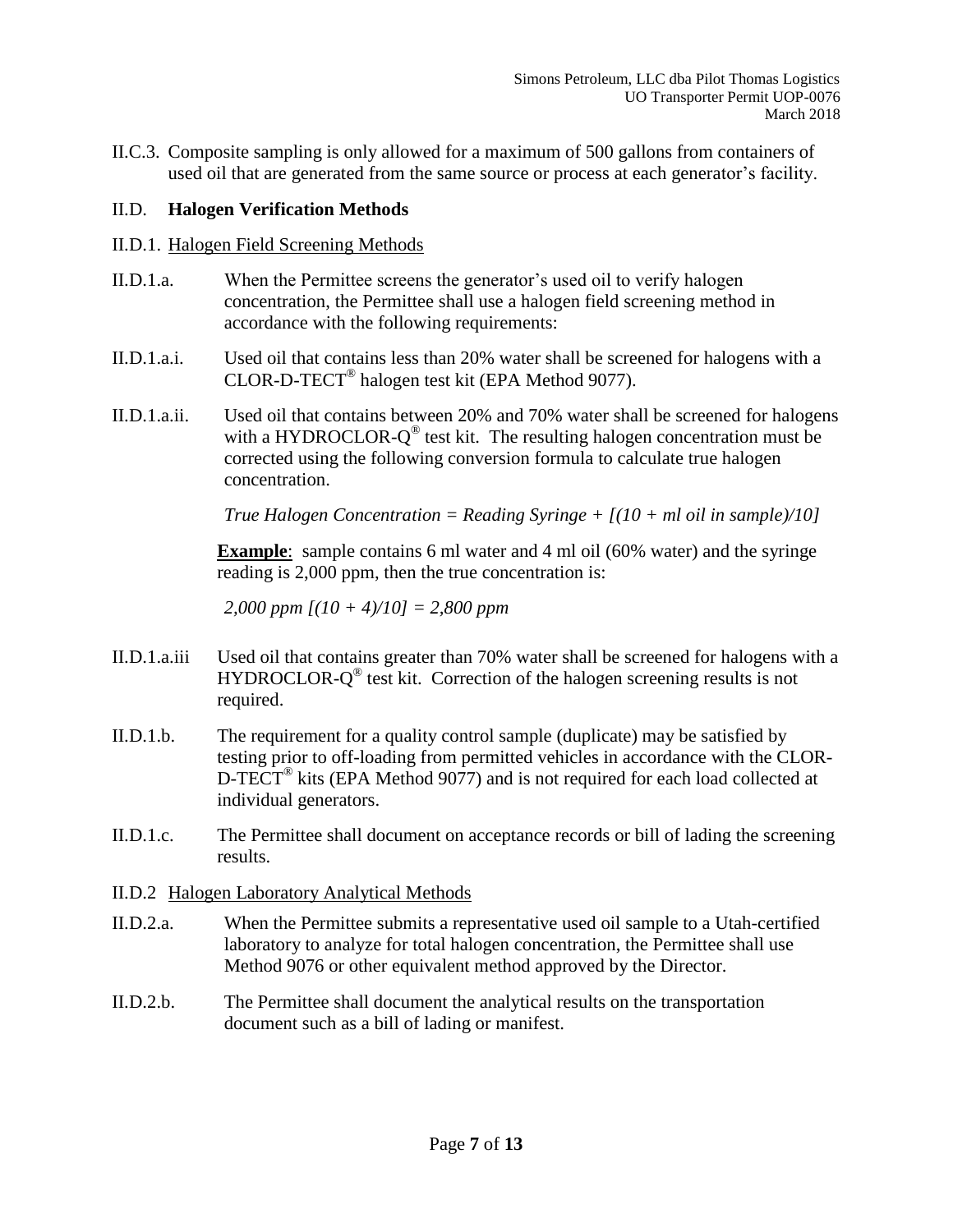#### II.D.3 Halogen Generator Knowledge Method

- II.D.3.a. The Permittee shall have information on file, (e.g., analytical testing, industry process knowledge) from the generator which is sufficient, as determined by the Director, to support the use of generator knowledge.
- II.D.3.b. The Permittee may not accept the use of a safety data sheet (SDS) as the sole source in making a halogen concentration determination.
- II.D.3.c. The Permittee shall document on the acceptance record "Generator Knowledge" with an appropriate identifier, e.g., profile ID for used oil collected.
- II.D.4. Used oil determined to be on-specification by a Utah-registered marketer can be collected and transported without further testing. Bills of lading, manifests or other used oil transportation records shall include copies of the analytical results for reference.

#### II.E. PCB Contaminated Used Oil

- II.E.1. The Permittee shall not accept for transport used oil with PCB concentrations greater than or equal to 50 mg/kg. Used oils containing PCB concentrations greater than or equal to 50 mg/kg are subject to TSCA regulations 40 CFR 761. Used oils containing PCB concentrations greater than or equal to 2 mg/kg but less than 50 mg/kg are subject to both R315-15 of the Utah Administrative Code and 40 CFR 761.
- II.E.2. The Permittee shall obtain analytical results of dielectric oil used in transformers and other high voltage devices, verifying the PCB concentrations are less than 50 mg/kg prior to loading the used oil into the transportation vehicle.
- II.E.3. The Permittee shall determine the PCB concentration of other used oils not specified in Condition II.E.2 through written certification from the generator or laboratory testing.
- II.E.4. Used oil may not be diluted to avoid any provision of any federal or state environmental rules.
- II.E.5. If PCB concentrations greater than or equal to 2 mg/kg have been transported, the Permittee shall assume that all subsequent loads of used oil are contaminated with PCBs and has a quantifiable PCB concentrations of 2 mg/kg or greater unless the equipment has been decontaminated as described in 40 CFR761 Subpart S.
- II.E.6. Table II.F lists required laboratory PCB sample preparation and analytical methods.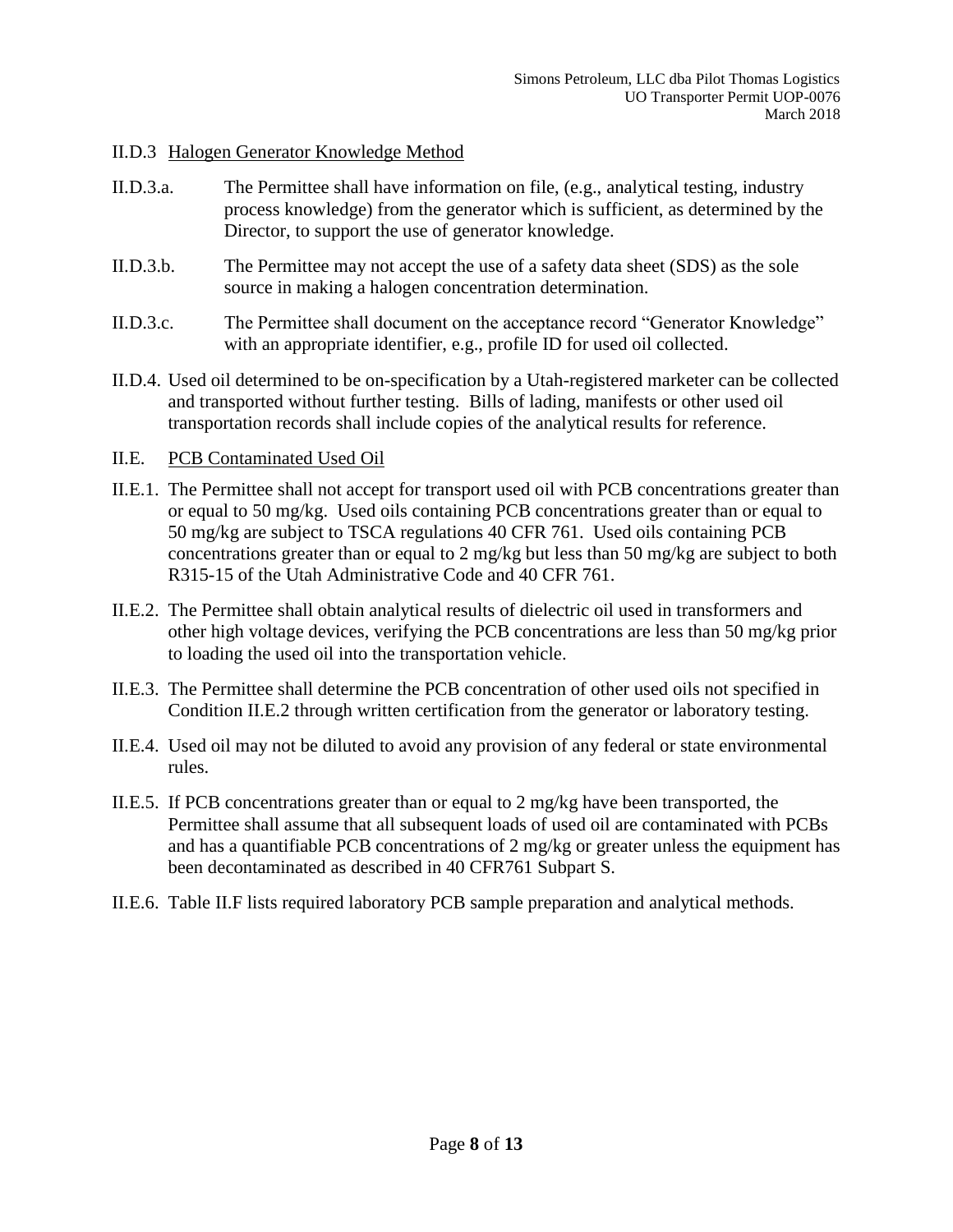| <b>Sample Preparation</b><br><b>Methods</b>      | <b>Analytical Methods</b> |                                                                                                                                                                       | <b>Analytes</b>   |                              |
|--------------------------------------------------|---------------------------|-----------------------------------------------------------------------------------------------------------------------------------------------------------------------|-------------------|------------------------------|
| $\bullet$<br>3500C, 3580A and 3665A<br>(Cleanup) |                           | 8082A                                                                                                                                                                 | <b>PCB CAS RN</b> | <b>PCB</b><br><b>Aroclor</b> |
|                                                  |                           | <b>PCB</b> Analytical Method                                                                                                                                          | 12674-11-2        | $1016*$                      |
|                                                  |                           |                                                                                                                                                                       | 147601-87-4       | 1210                         |
|                                                  |                           | Analyses of the<br>Aroclors bolded/ $*$ in<br>the last column are                                                                                                     | 151820-27-8       | 1216                         |
|                                                  |                           |                                                                                                                                                                       | 11104-28-2        | $1221*$                      |
|                                                  |                           |                                                                                                                                                                       | 37234-40-5        | 1231                         |
|                                                  | mandatory.                | 11141-16-5                                                                                                                                                            | $1232*$           |                              |
|                                                  |                           |                                                                                                                                                                       | 71328-89-7        | 1240                         |
|                                                  |                           | Choose an additional<br>two Aroclors from the<br>last column for analysis<br>which could be<br>contained in the oil,<br>which will make a total<br>of seven Aroclors. | 53469-21-9        | $1242*$                      |
|                                                  |                           |                                                                                                                                                                       | 12672-29-6        | 1248*                        |
|                                                  |                           |                                                                                                                                                                       | 165245-51-2       | 1250                         |
|                                                  |                           |                                                                                                                                                                       | 89577-78-6        | 1252                         |
|                                                  |                           |                                                                                                                                                                       | 11097-69-1        | 1254*                        |
|                                                  |                           |                                                                                                                                                                       | 11096-82-5        | 1260*                        |
|                                                  |                           |                                                                                                                                                                       | 37324-23-5        | 1262                         |
|                                                  |                           | 11100-14-4                                                                                                                                                            | 1268              |                              |

## **Table II.E: PCB Sample Preparation and Analytical Methods**

## **II.F. Rebuttable Presumption**

- II.F.1. Used oil with total halogen concentrations greater than 1,000 mg/kg (ppm) is presumed to have been mixed with a hazardous waste and shall be managed as a hazardous waste unless the Permittee successfully rebuts the presumption.
- II.F.2 Used oil with halogen concentrations between 1,000 ppm and 4,000 ppm may be accepted for transport, if the Permittee rebuts the hazardous waste presumption or has documentation (analytical data) from a prior used oil handler that the used oil is not a hazardous waste or if the used oil is solely from a Very Small Quantity Generators (VSQG) of hazardous waste, or a DIYer used oil collection center. The Permittee shall attach any analytical results used to rebut the hazardous waste presumption to the shipping documents.
- II.F.3 The Permittee may rebut the hazardous waste presumption in accordance with R315-15- 4.5 of the Utah Administrative Code if the Permittee can demonstrate that the halogens in the used oil originated from sources other than halogenated hazardous constituents listed in Appendix VIII of 40 CFR 261.
- II.F.4 If the additional testing shows that used oil has been mixed with a listed hazardous waste described in R315-261of the Utah Administrative Code, the mixture is subject to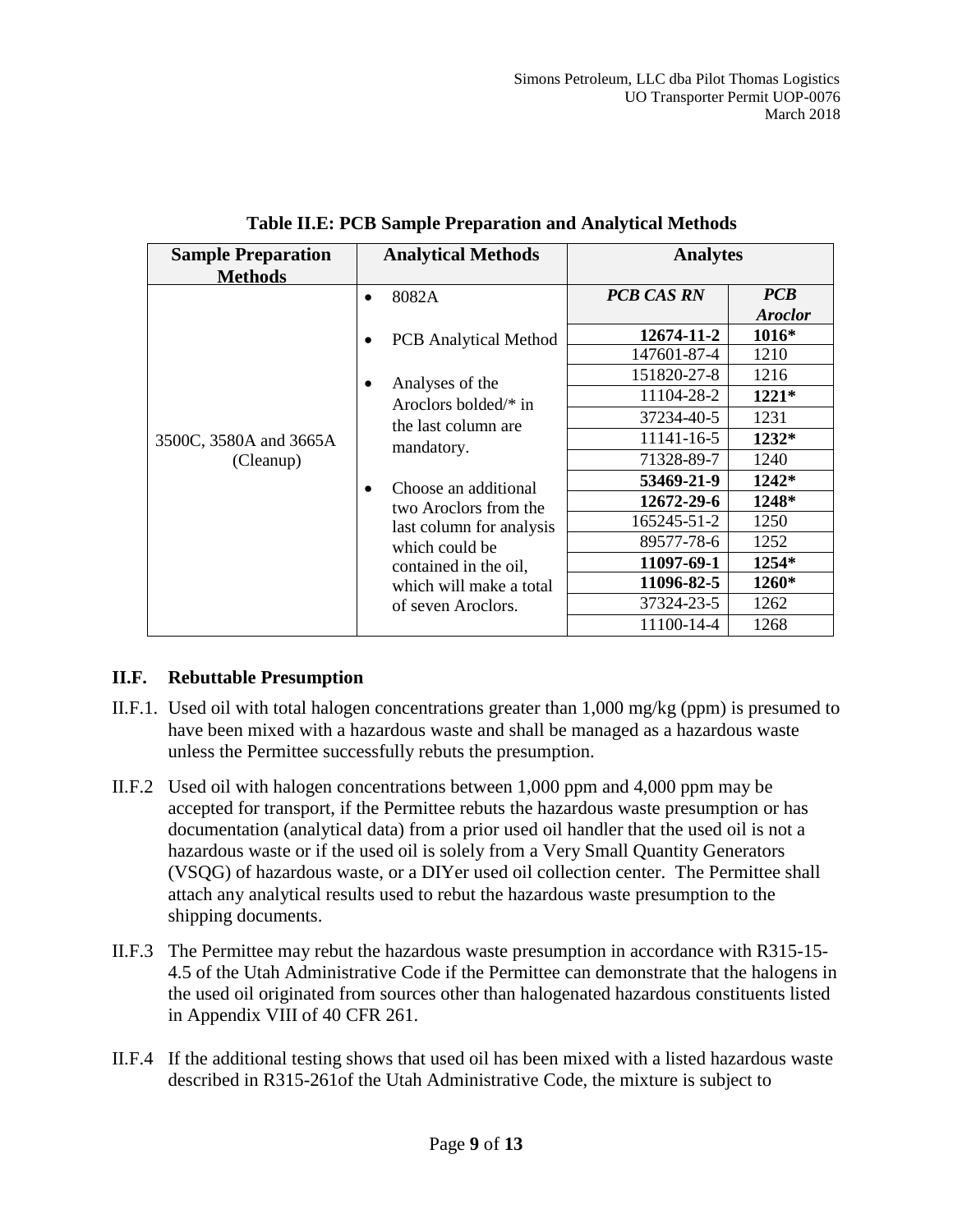regulation as a hazardous waste if the concentration of any individual compound listed in R315-261 Appendix VIII is greater than or equal to 100 mg/kg (ppm).

- II.F.5. The rebuttable presumption does not apply to metalworking oils/fluids containing chlorinated paraffins if they are processed through a tolling arrangement as described in R315-15-2.5(c) of the Utah Administrative Code to reclaim metalworking oils/fluids. The rebuttable presumption does apply to metalworking oils/fluids if such oils/fluids are recycled in any other manner or disposed.
- II.F.6. The rebuttable presumption does not apply to used oils contaminated with chlorofluorocarbons (CFCs) removed from refrigeration units if the CFCs are destined for reclamation. The rebuttable presumption does apply to used oils contaminated with CFCs that have been mixed with used oil from sources other than refrigeration units.

#### **II.G. Used Oil Training**

- II.G.1. The Permittee shall train handlers of used oil in accordance with R315-15-4 of the Utah Administrative Code and the requirements of this Permit. New employees may not manage or process used oil without a trained employee present until used oil training is completed.
- II.G.2. Employee training shall include documentation that the following topics were covered: identification of used oil, recordkeeping requirements and facility used oil procedures for handling, transporting, sampling and analysis, emergency response, spill reporting and personal safety.
- II.G.3. Employees collecting and performing field halogen testing shall be trained and demonstrate competence in collecting a representative used oil sample and testing for halogens using a CLOR-D-TECT<sup>®</sup> kit prior to fieldwork.
- II.G.4. The Permittee shall provide, at a minimum, an annual used oil training refresher course for employees handling used oil. Additional training is required if the Permittee changes used oil handling procedures or this Permit is modified.
- II.G.5. The Permittee shall keep training records for each employee for a minimum of three years. Employees and supervisors shall sign and date training attendance sheets to document class attendance.

## **II.H. Spill Response, Remediation, and Reporting**

- II.H.1. In accordance with R315-15-9.1(a) of the Utah Administrative Code, the person responsible for the spill shall immediately take appropriate action to minimize the threat to human health and the environment and notify the DEQ Hotline at (801) 536-4123 if the spill is greater than 25 gallons or for smaller spills that pose threat to human health or the environment.
- II.H.2. Responders shall take action to prevent spill from spreading by utilizing absorbent, booms, pads, rags, etc.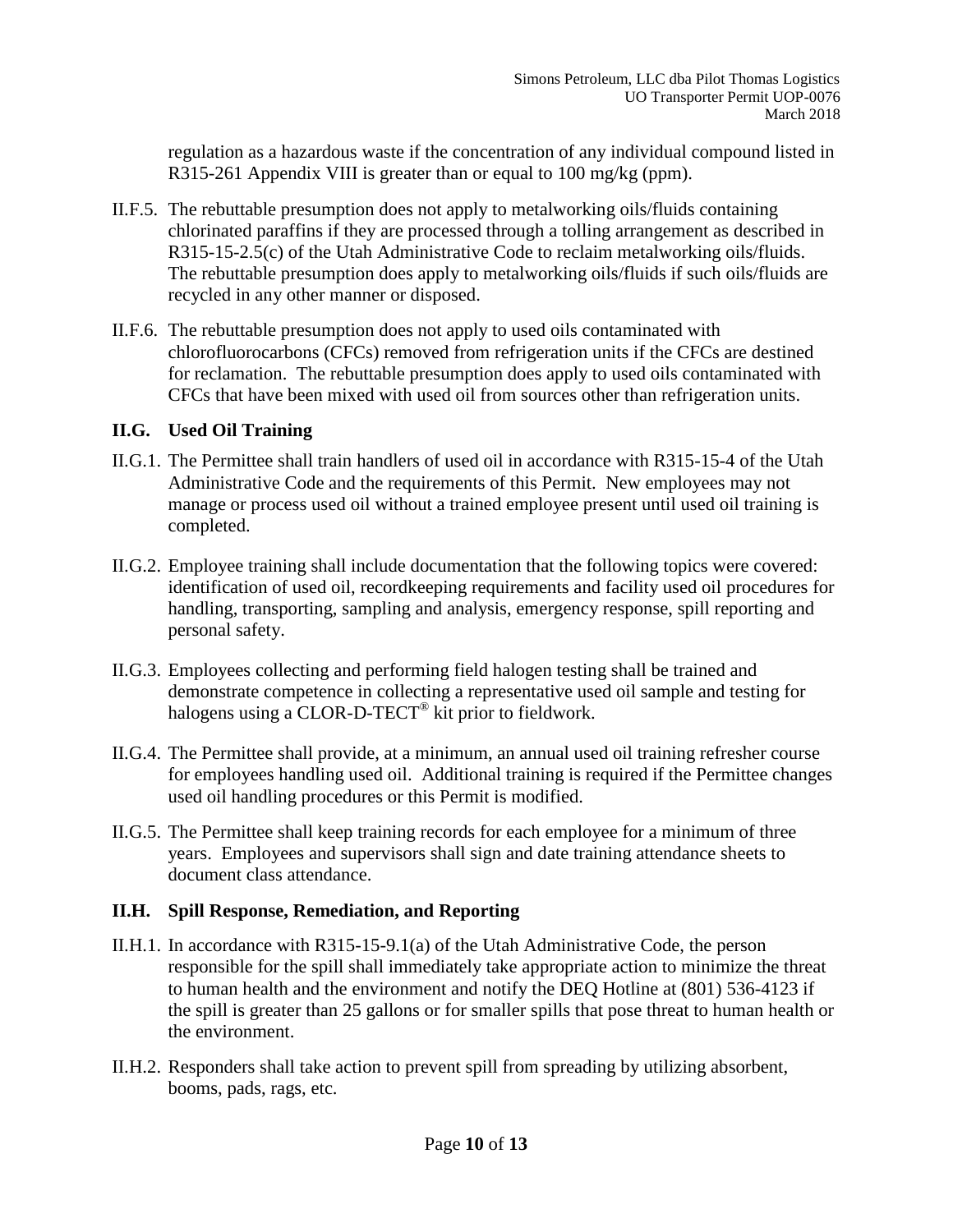- II.H.3. Once the material is containerized, a waste determination shall be made to determine the material's disposition.
- II.H.4. The Director may require additional cleanup action to protect human health or the environment.
- II.H.5. All costs associated with the cleanup shall be at the expense of the Permittee.
- II.H.6. Vehicle spill kits shall contain, at a minimum, the equipment listed in Table II.H of this Permit and shall be checked daily prior to collection activities.
- II.H.7. The Permittee shall report all relevant information, including the amount of waste generated from cleanup efforts, the characterization of the waste (i.e. hazardous or nonhazardous), final waste determination and disposal records. The report shall also include actions taken by the Permittee to prevent future spills.
- II.H.8. An air, rail, highway or water transporter who has discharged used oil shall give notice, if required by 49 CFR 171.15, to the National Response Center at http://nrc.uscg.mil/nrchp.html, (800) 424-8802. In addition to the notification above, a written report, as required in 49 CFR 171.16, shall be presented to the Director, Office of Hazardous Materials Regulations, Materials Transportation Bureau located in Washington, D.C., 20590.
- II.H.9. In accordance with R315-15-9.4 of the Utah Administrative Code, the Permittee shall submit to the Director a written report within 15 days of any reportable release of used oil.

| <b>Equipment Description</b>                     | Quantity |
|--------------------------------------------------|----------|
| Shovel                                           |          |
| <b>Broom</b>                                     |          |
| <b>Buckets</b>                                   | ∍        |
| 4-foot absorbent booms                           | 3        |
| Spill Pads                                       | 10       |
| <b>Granulated Absorbent</b>                      | 50 lbs   |
| <b>Spill Plan with Emergency Contact Numbers</b> |          |

## **Table II.H: Spill Kit Equipment Requirements**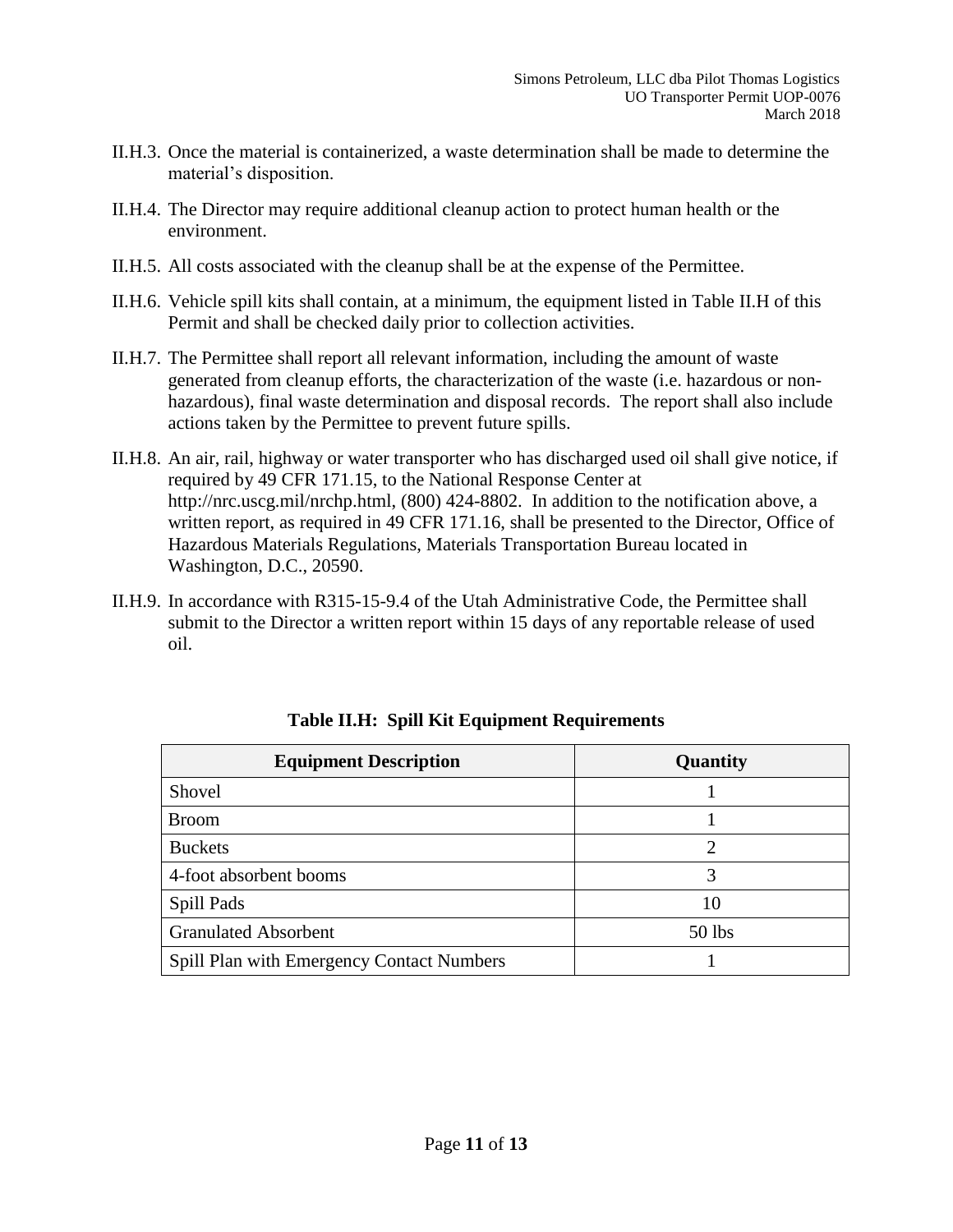# **ATTACHMENT 1**

## **EMERGENCY CONTROLS—SPILL PLAN**

#### **Spill Response**

Spill response kits are to be readily available. A spill kit will be kept on each truck. The spill kits will include three 4' booms, package of absorbent pads, a broom, a shovel and 50 lbs. granulated absorbent, such as Oil Dry.

#### **Response to Releases**

Upon detection of a release of used oil the following cleanup steps will occur:

- 1. Stop the release;
- 2. Contain the released used oil;
- 3. Refer to the site's Emergency Action plan for further instructions;
- 4. Properly clean up and manage the released used oil and other materials; and
- **5.** If necessary, repair or replace any leaking used oil storage containers or tanks prior to returning them to service.
- **6.** A PTL team member will notify the Utah State Department of Environmental Quality, 24-hour Answering Service, 801-536-4123 for used oil releases exceeding 25 gallons, or smaller releases that pose a potential threat to human health or the environment.